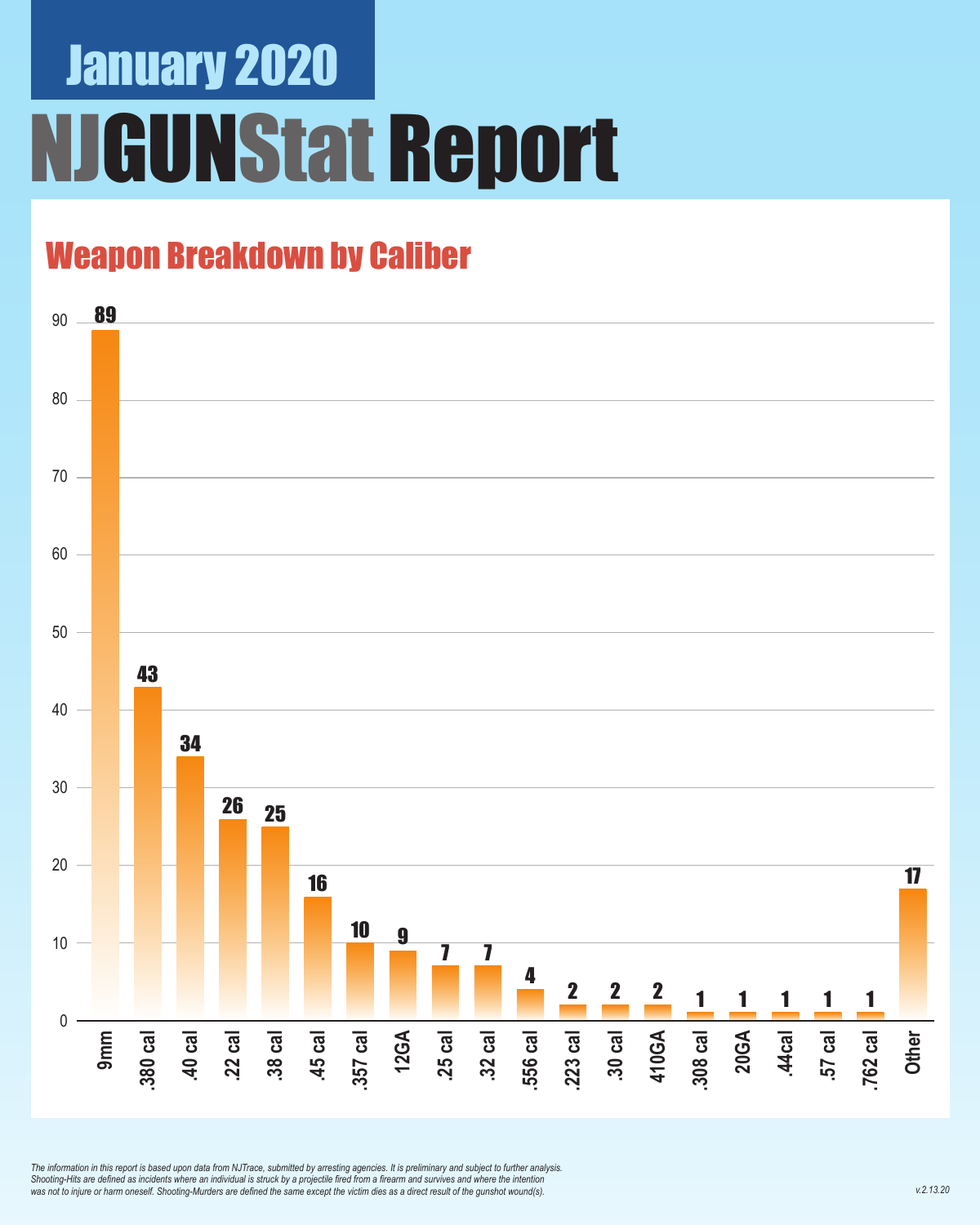# January 2020 Nstat Report

#### Gun Recovery Numbers Statewide

| <b>Total Crime Guns Recovered</b>                    | 298 |
|------------------------------------------------------|-----|
| Found Property/Turned in                             | 123 |
| <b>Guns with Possessors</b>                          | 175 |
| Individuals Arrested with<br>more than One Crime Gun | 11  |

### New Jersey Counties



#### New Jersey Cities



*\*Other represents any city with fewer than three (3) crime guns*

*The information in this report is based upon data from NJTrace, submitted by arresting agencies. It is preliminary and subject to further analysis. Shooting-Hits are defined as incidents where an individual is struck by a projectile fired from a firearm and survives and where the intention*  was not to injure or harm oneself. Shooting-Murders are defined the same except the victim dies as a direct result of the gunshot wound(s).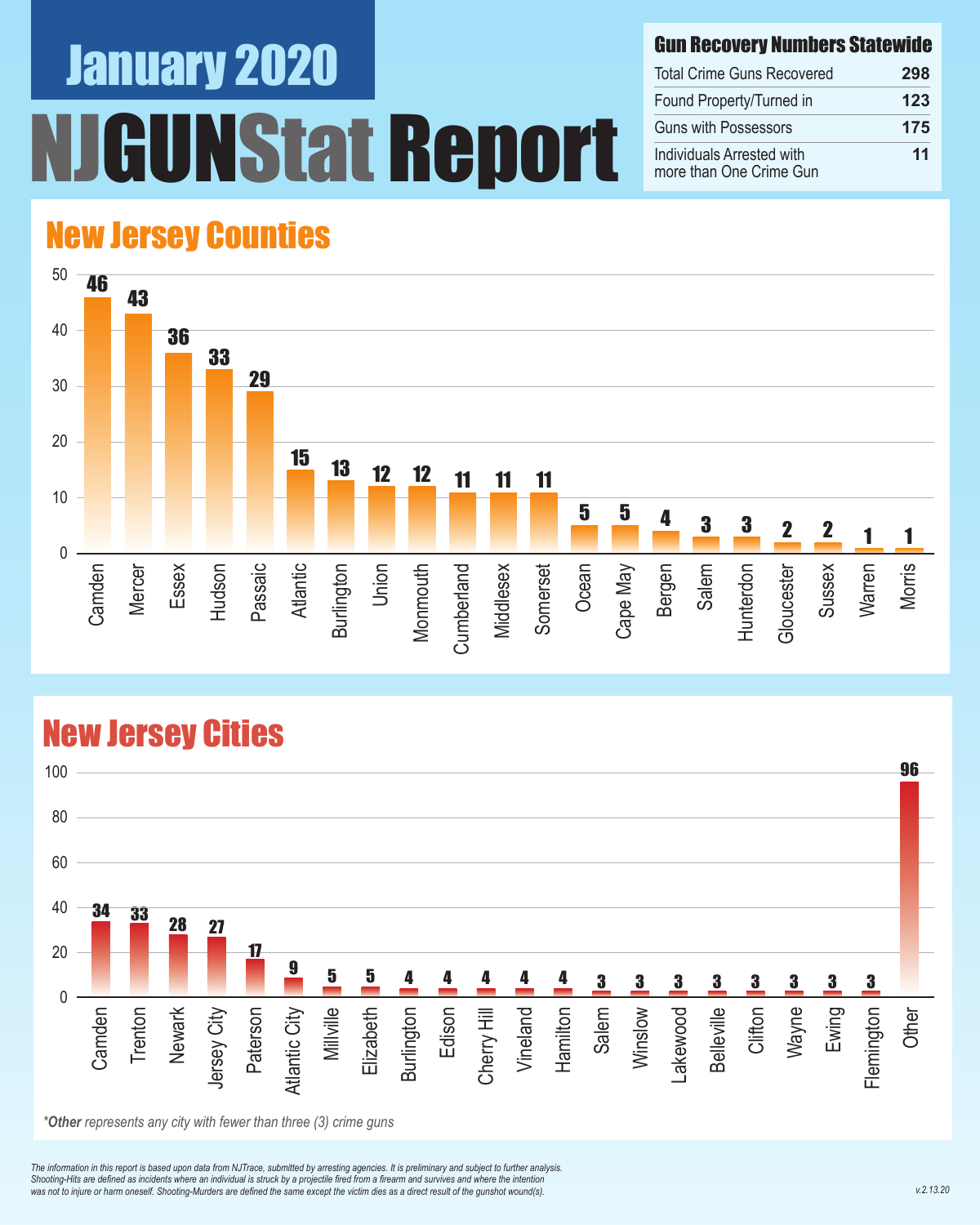# January 2020 **JGUNStat Report**

### Weapon Breakdown by Manufacturer



*This chart reflects the information provided to the New Jersey State Police through NJTrace, a statewide program that relies on local police departments to input data on guns used in the commission of a crime. This chart does not rely on any reports from the federal Bureau of Alcohol, Tobacco, Firearms and Explosives (ATF). The information is preliminary and subject to further analysis.*